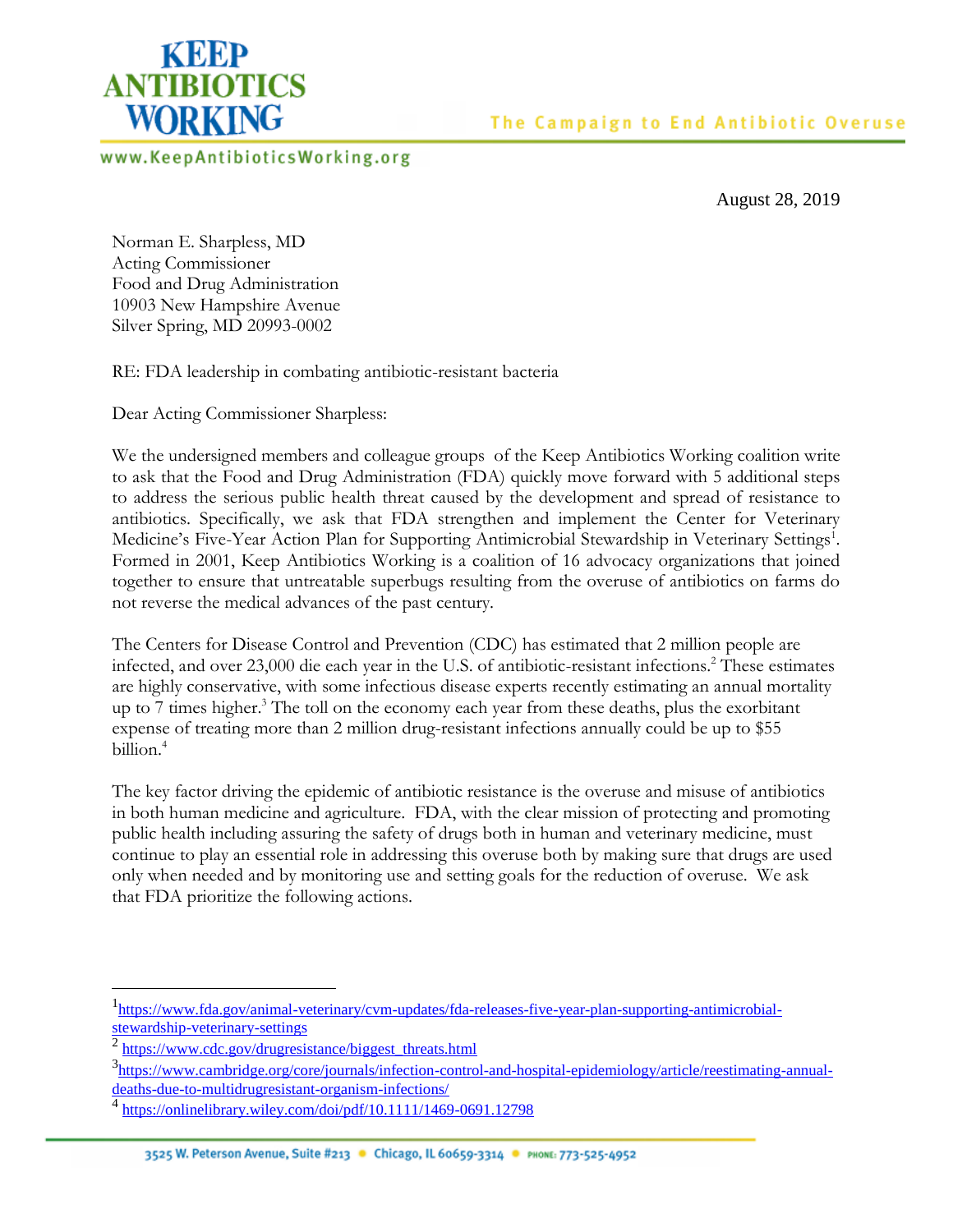#### **Reduce sales of medically important antibiotics for use in food-producing animals by at least 45% from 2009 levels by 2021** –

Goal setting is an essential part of protecting public health. FDA has a stated goal of improving the stewardship of antibiotics in food animals but has never indicated what the expected or desired outcomes of these efforts are. In contrast, the CDC has ambitious targets for reductions in antibiotic use both in inpatient<sup>5</sup> and outpatient<sup>6</sup> settings. We recommend a targeted reduction of sales of medically important antibiotics for use in livestock by at least 45% from 2009 levels by 2021. Additional targets should be set for critically important drugs. In 2018, the U.S. Food and Drug Administration reported a 28% drop in such sales from 2009 to 2017.<sup>7</sup> Other countries have had success with including reduction targets as part of their efforts to improve antibiotic stewardship.<sup>8</sup>

#### **Require all durations of use to be under 21 days for medically important antibiotics administered to food-producing animals** –

In its five-year plan, FDA accepts the need for limited durations for the use of medically important antibiotics. We strongly support this and ask that FDA move forward with implementing regulation or guidance. The continuous use of medically important antibiotics in food animals clearly increases the risk of antibiotic resistance.<sup>9</sup> In order to meet the goal of reducing resistance, durations need to be sufficiently short. We ask that FDA limit durations to no longer than 21 days, and require an additional veterinary order if the use needs to be extended. Durations longer than 21 days are considered to be high extent of use in FDA's Guidance for Industry #152 (GFI#152) and are not recommended for antibiotics considered at high or medium risk of resistance.<sup>10</sup> While there is a lack of studies in veterinary settings, there is ample evidence from human medicine that shorter-course durations are just as effective as longer courses and create fewer side effects including antimicrobial resistance.<sup>11</sup> The evidence from human medicine indicates that for most infections 21 days is a longer than necessary duration.

## **Update FDA's list of medically important antimicrobials –**

We support the goal in the five-year action plan to update the FDA's list of medically important antibiotics. FDA has not updated the list since it was published in 2003 as part of GFI#152. Since then, new science has emerged, resistance concerns have risen, and new drugs have been approved. FDA does not consider tiamulin, a pleuromutilin class drug, to be medically important because the first approval for human use was in  $2007$ ,<sup>12</sup> after FDA created its list. Another pleuromutilin class drug, lefamulin, has recently been approved for treatment of community-acquired pneumonia. <sup>13</sup> Use of tiamulin in pigs has also been shown to select for resistance to medically important drugs in other

<sup>5</sup> <https://www.cdc.gov/antibiotic-use/stewardship-report/outpatient.html>

<sup>6</sup> https://www.cdc.gov/antibiotic-use/stewardship-report/hospital.html

<sup>7</sup> [https://www.fda.gov/animal-veterinary/cvm-updates/fda-releases-annual-summary-report-antimicrobials-sold-or](https://www.fda.gov/animal-veterinary/cvm-updates/fda-releases-annual-summary-report-antimicrobials-sold-or-distributed-2017-use-food-producing)[distributed-2017-use-food-producing](https://www.fda.gov/animal-veterinary/cvm-updates/fda-releases-annual-summary-report-antimicrobials-sold-or-distributed-2017-use-food-producing)

<sup>8</sup> [https://www.ema.europa.eu/en/documents/report/sales-veterinary-antimicrobial-agents-30-european-countries-](https://www.ema.europa.eu/en/documents/report/sales-veterinary-antimicrobial-agents-30-european-countries-2016-trends-2010-2016-eighth-esvac_en.pdf)[2016-trends-2010-2016-eighth-esvac\\_en.pdf](https://www.ema.europa.eu/en/documents/report/sales-veterinary-antimicrobial-agents-30-european-countries-2016-trends-2010-2016-eighth-esvac_en.pdf)

<sup>9</sup> <https://www.fda.gov/media/83488/download>

<sup>10</sup> [https://www.fda.gov/regulatory-information/search-fda-guidance-documents/cvm-gfi-152-evaluating-safety](https://www.fda.gov/regulatory-information/search-fda-guidance-documents/cvm-gfi-152-evaluating-safety-antimicrobial-new-animal-drugs-regard-their-microbiological-effects)[antimicrobial-new-animal-drugs-regard-their-microbiological-effects](https://www.fda.gov/regulatory-information/search-fda-guidance-documents/cvm-gfi-152-evaluating-safety-antimicrobial-new-animal-drugs-regard-their-microbiological-effects)

<sup>11</sup> <https://academic.oup.com/cid/advance-article-abstract/doi/10.1093/cid/ciy1134/5275222>

<sup>12</sup> [https://www.accessdata.fda.gov/drugsatfda\\_docs/nda/2007/022055s000TOC.cfm](https://www.accessdata.fda.gov/drugsatfda_docs/nda/2007/022055s000TOC.cfm)

<sup>13</sup> [https://www.fda.gov/news-events/press-announcements/fda-approves-new-antibiotic-treat-community-acquired](https://www.fda.gov/news-events/press-announcements/fda-approves-new-antibiotic-treat-community-acquired-bacterial-pneumonia)[bacterial-pneumonia](https://www.fda.gov/news-events/press-announcements/fda-approves-new-antibiotic-treat-community-acquired-bacterial-pneumonia)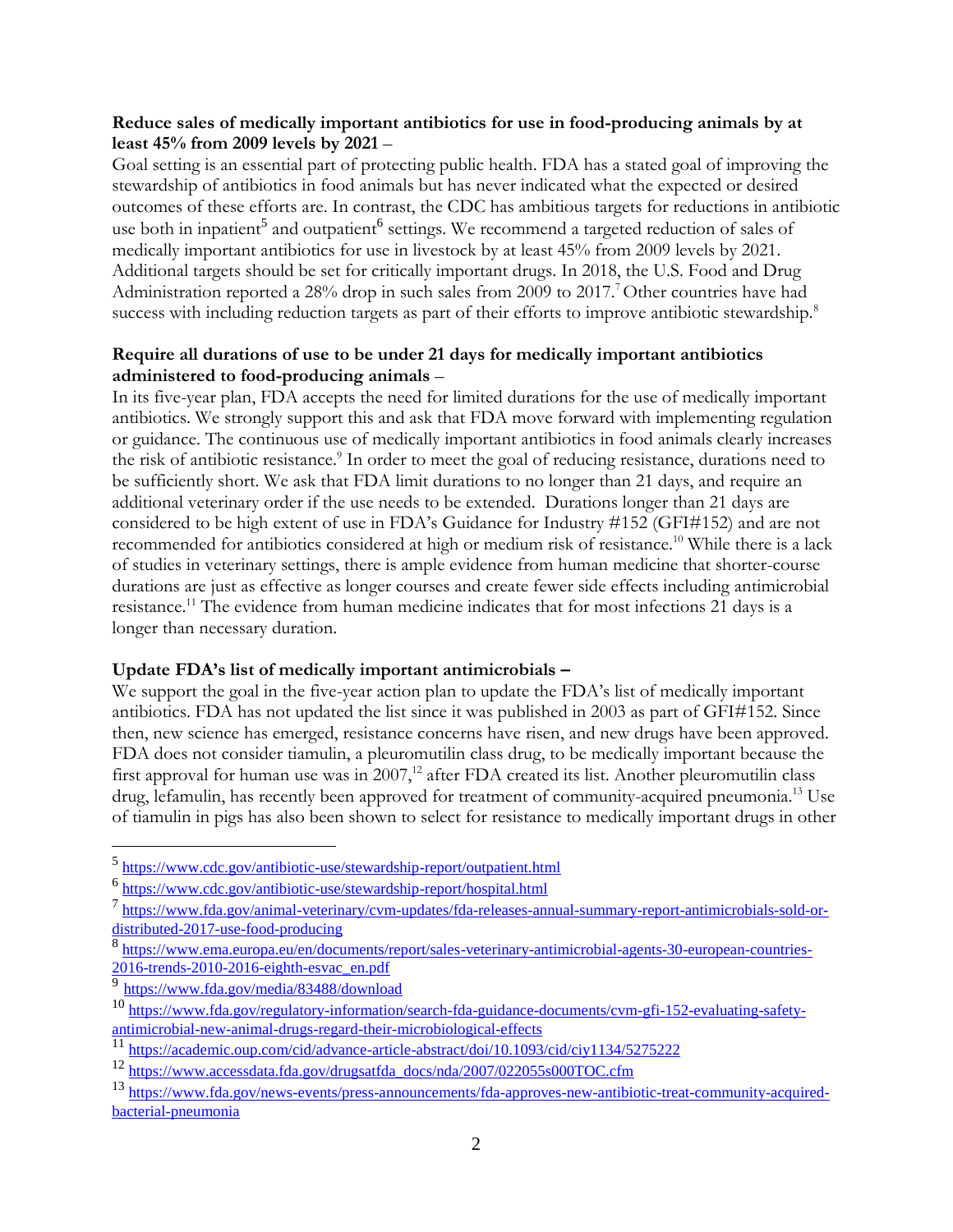classes including linezolid.<sup>14</sup> Another drug used in animals that FDA does not consider to be medically important is bacitracin, but recent studies have shown that bacitracin use can select for resistance to the last resort drug colistin.<sup>15</sup> We call on FDA to promptly move forward with updating this list and commit to a schedule for updating the list at least every three years or more frequently when appropriate.

# **Provide guidance on product label information (e.g. define treat, control, and prevent) to strengthen stewardship** –

The five-year plan includes an action (1.1.5) to address how product label information can better support antimicrobial stewardship. FDA approves medically important antibiotics to treat, control, and prevent bacterial infection but provides no guidance on what these terms mean. Instead, individual veterinarians or livestock owners determine when it is appropriate to use an antibiotic for these purposes. This can undermine efforts in antimicrobial stewardship. For example, some swine producers inject every pig in their facilities multiple times with the third generation cephalosporin ceftiofur as a "control" for respiratory disease.<sup>16</sup> In the absence of guidance, these producers are using a drug approved for control in a manner consistent with disease prevention, not control. FDA explicitly prohibits the use of ceftiofur for disease prevention as part of extra-label restrictions published in 2012.<sup>17</sup> This restriction is meaningless if there is no distinction between treatment, control, and prevention. The failure to define these terms also makes it easier for drug makers to inappropriately market drugs. In its marketing materials, the drug maker Elanco recommends "proactively" treating subclinical illness for a drug approved for disease treatment.<sup>18</sup> In the absence of guidance, the drug maker effectively blurs the distinction between treatment and prevention. FDA must provide guidance on what it means by the terms treatment, control, and prevention on its labels. The guidance should also cover terms related to duration of use since these are also open to interpretation. For example, livestock producers may use drugs with a duration of 5 days for longer periods by skipping a few days of treatment between multiple 5-day periods,<sup>19</sup> increasing the risk of adverse effects such as antibiotic resistance.

## **Strengthen data collection on both antimicrobial use and resistance –**

The five-year plan includes goals related to data collection. Despite FDA's recognition of the need for data on how antibiotics are used on farms for almost two decades, <sup>20</sup> there has been very limited progress on filling this data gap. FDA collects data on sales of antibiotics for use in food-producing animals as required by Section 105 of the Animal Drug User Fee Amendments of 2008.<sup>21</sup> USDA, under the National Animal Health Monitoring System, collects data through periodic voluntary surveys of livestock producers. But neither of these provide a clear picture of the amount of antibiotics used and the reason for their use. The FDA sales data has recently improved with per species estimates, but there is no quantitative data at any level closer to the farm. The USDA surveys are at the farm level but are infrequent, rely on voluntary participation, and do not actually collect

<sup>&</sup>lt;sup>14</sup> <https://academic.oup.com/jac/article/69/8/2022/873861>

<sup>15</sup> https://msphere.asm.org/content/3/5/e00411-18

<sup>16</sup> <https://journals.plos.org/plosone/article?id=10.1371/journal.pone.0208430>

<sup>17</sup> <https://www.govinfo.gov/content/pkg/FR-2012-01-06/html/2012-35.htm>

<sup>18</sup> https://www.nytimes.com/2019/06/07/health/drug-companies-antibiotics-resistance.html

<sup>19</sup> <https://academic.oup.com/tas/article/3/1/185/5235607>

<sup>20</sup> <https://www.cdc.gov/drugresistance/pdf/aractionplan-archived.pdf>

<sup>21</sup> <https://www.fda.gov/industry/animal-drug-user-fee-act-adufa/adufa-reports>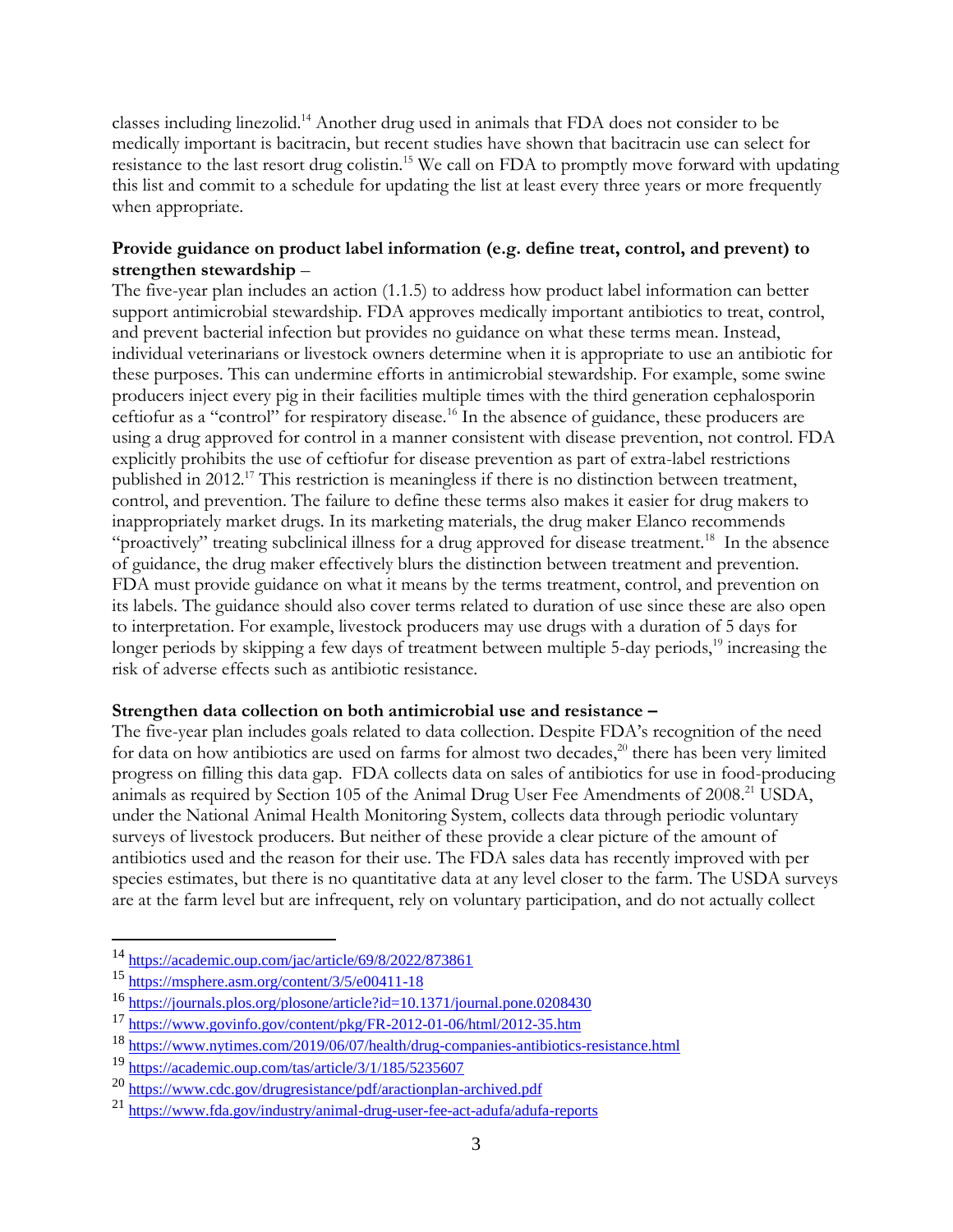data on the amount of antibiotics administered or detailed data on reason for use<sup>22</sup>. So far, these two data collection programs have operated in isolation and the two agencies have not reported any effort to compare and draw conclusions from the two separate data collection programs. We ask that FDA put in place a program to sample feed distribution records kept as required by the Veterinary Feed Directive regulations<sup>23</sup> as another source of data that would include information on both the amount of antibiotics administered in feed and reason for use. We also encourage FDA to strengthen the surveillance of antimicrobial resistance through the National Antimicrobial Resistance Monitoring System (NARMS) and to improve the speed of reporting. The latest NARMS data is from 2015.

Antibiotic resistance continues to be a major and growing threat to public health. FDA's five-year action plan includes important actions to help mitigate this threat but the plan needs to be strengthened and implemented. We ask that you show leadership to make sure that this is done.

Sincerely,

Ster fload

Steven Roach (sroach@foodanimalconcerns.org) Food Safety Program Director, Food Animal Concerns Trust On behalf of Keep Antibiotics Working and its undersigned member and colleague organizations

AllergyKids Foundation Alliance for Humane Biotechnology Alliance for Natural Health USA Alliance to Save our Antibiotics Antibiotic Resistance Action Center, GW Milken Institute School of Public Health Arizona PIRG Association for Professionals in Infection Control and Epidemiology CalPIRG Center for Biological Diversity Center for Food Safety Center For Foodborne Illness Research & Prevention Certified Naturally Grown Clinician Champions In Comprehensive Antibiotic Stewardship Collaborative (CCCAS) Colorado PIRG ConnPIRG Consumer Federation of America Consumer Reports

Family Farm Defenders FamilyFarmed Farm Forward Food Animal Concerns Trust (FACT) Food Sleuth, LLC Health Care Without Harm Humane Society Legislative Fund Humane Society of the United States Humane Society Veterinary Medical Association Illinois PIRG Johns Hopkins Center for a Livable Future Maryland PIRG MASSPIRG Michigan Antibiotic Resistance Reduction Coalition National Center for Health Research National Latino Farmers & Ranchers Trade Association Natural Resources Defense Council (NRDC) NOFA-VT Northeast Organic Dairy Producers Alliance

<sup>22</sup> <https://www.gao.gov/assets/690/683130.pdf>

 $^{23}$  21 CFR 558.6 (c) (3)